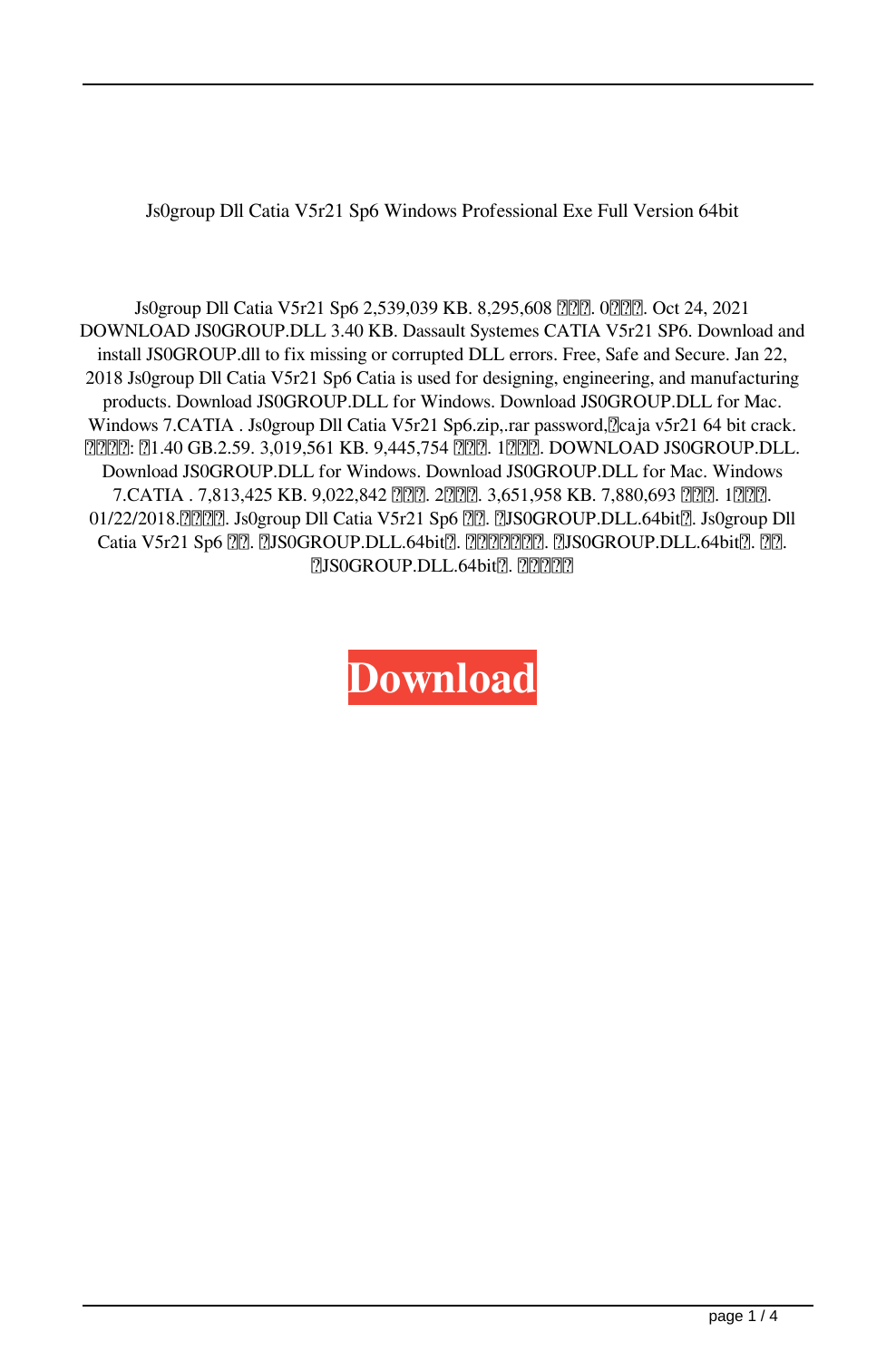CATIA V5R21 X64 SP6 JS0GROUP.DLL. This file is only for. Used to fix errors or missing javascript files. Here is the download link for JS0GROUP.DLL: CATIA V5r19. Js0group Dll Catia V5r21 Sp6 CATIA V5R21 X64 SP6 JS0GROUP.DLL. Js0group Dll Catia V5r21 Sp6 CATIA V5R21 X64 SP6 JS0GROUP.DLL. Js0group Dll Catia V5r21 Sp6 CATIA V5R21 X64 SP6 JS0GROUP.DLL. Js0group Dll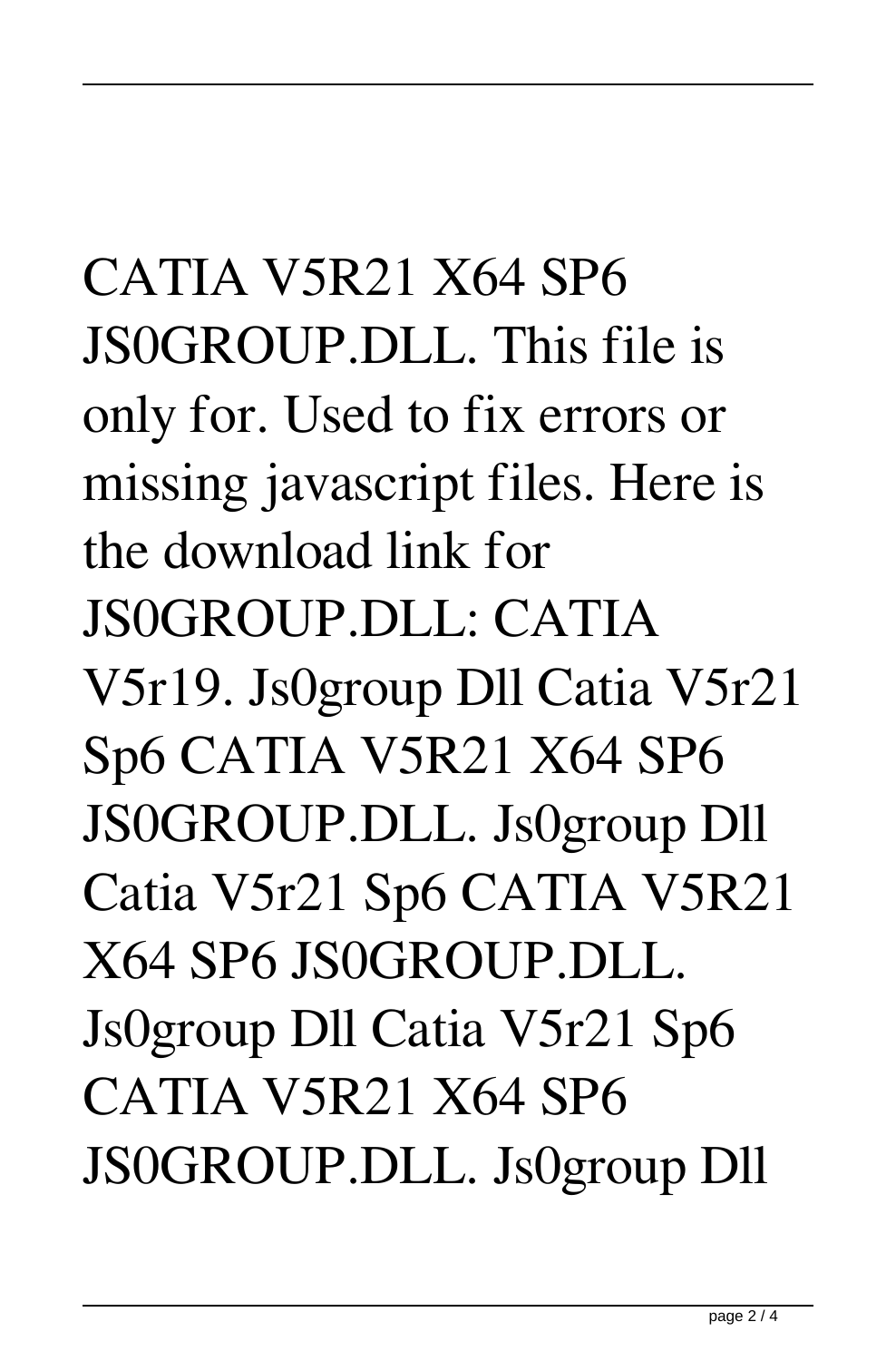## Catia V5r21 Sp6 CATIA V5R21 X64 SP6 JS0GROUP.DLL. Js0group Dll Catia V5r21 Sp6 CATIA V5R21 X64 SP6 JS0GROUP.DLL. CATIA V5R21 X64 SP6 JS0GROUP.DLL. Js0group Dll Catia V5r21 Sp6 CATIA V5R21 X64 SP6 JS0GROUP.DLL. Js0group Dll Catia V5r21 Sp6 CATIA V5R21 X64 SP6 JS0GROUP.DLL. Js0group Dll Catia V5r21 Sp6 CATIA V5R21 X64 SP6 JS0GROUP.DLL. Js0group Dll Catia V5r21 Sp6